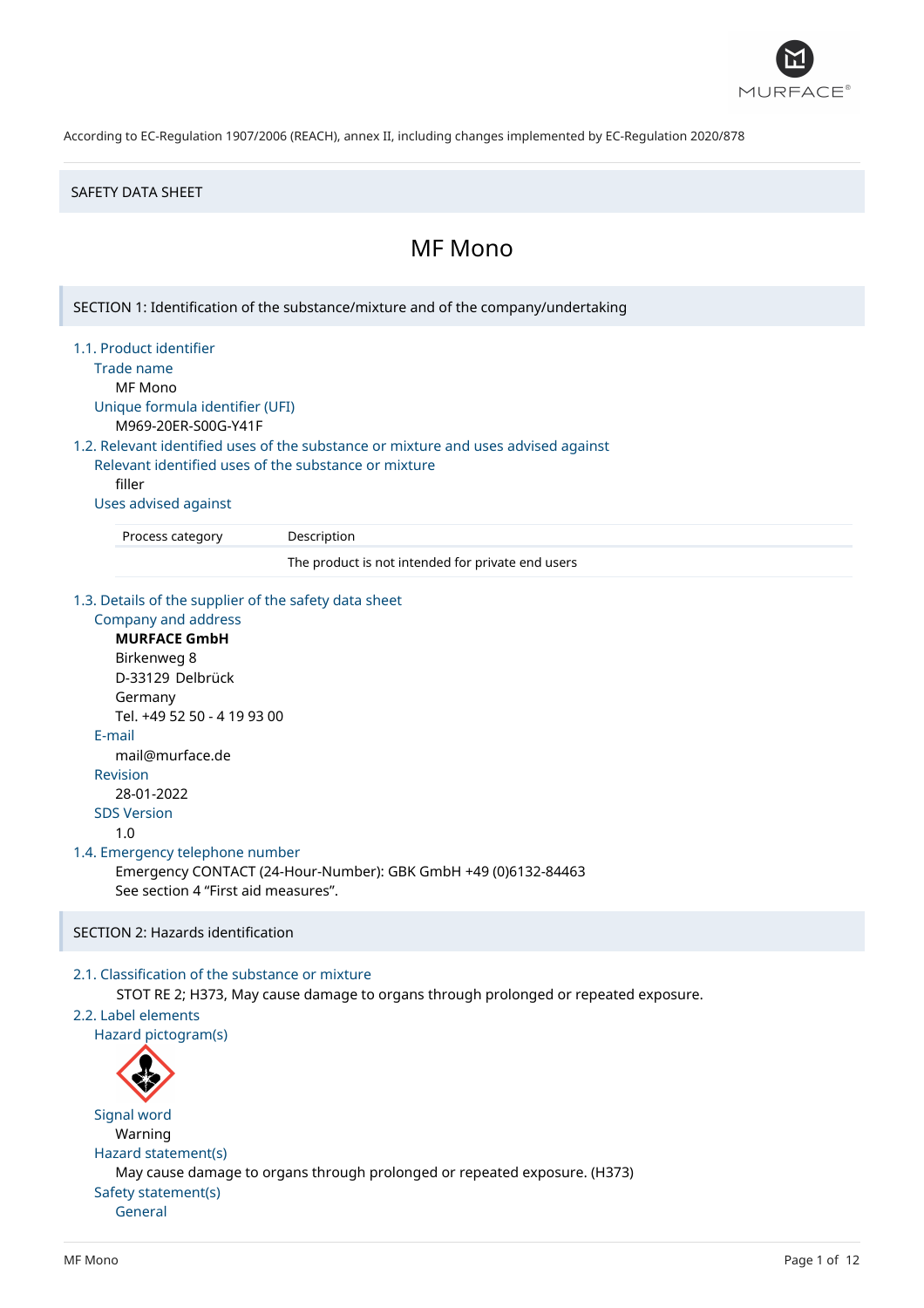

#### - Prevention

Do not breathe vapour/mist. (P260)

Response

Get medical advice/attention if you feel unwell. (P314)

**Storage** 

#### - Disposal

Dispose of contents/container to an approved waste disposal plant. (P501)

Hazardous substances

```
Quartz (SiO2)
```
# 2.3. Other hazards

Additional labelling

# Not applicable

Additional warnings

This mixture/product does not contain any substances considered to meet the criteria classifying them as PBT and/or vPvB.

# SECTION 3: Composition/information on ingredients

# 3.2. Mixtures

| Product/substance                                                                                                               | Identifiers                                                                 | % w/w          | Classification                                                                                              | Note  |
|---------------------------------------------------------------------------------------------------------------------------------|-----------------------------------------------------------------------------|----------------|-------------------------------------------------------------------------------------------------------------|-------|
| Quartz (SiO2)                                                                                                                   | CAS No.: 14808-60-7<br>EC No.: 238-878-4<br>REACH:<br>Index No.:            | ≥47,5-<50%     | <b>STOT RE 2, H373</b>                                                                                      |       |
| Barium sulfate                                                                                                                  | CAS No.: 7727-43-7<br>EC No.: 231-784-4<br>REACH:<br>Index No.:             | ≥21-<22,5%     |                                                                                                             | $[1]$ |
| 2-butoxyethanol; ethylene<br>glycol monobutyl ether;2-<br>butoxyethanol;ethylene glycol<br>monobutyl ether; butyl<br>cellosolve | CAS No.: 111-76-2<br>EC No.: 203-905-0<br>REACH:<br>Index No.: 603-014-00-0 | $≥0,3$ -<0,35% | Acute Tox. 4, H302<br>Acute Tox. 4, H312<br>Skin Irrit. 2, H315<br>Acute Tox. 4, H332<br>Eye Irrit. 2, H319 | $[1]$ |
| $(2 -$<br>methoxymethylethoxy)propanol                                                                                          | CAS No.: 34590-94-8<br>EC No.: 252-104-2<br>REACH:<br>Index No.:            | $≥0,3$ -<0,35% |                                                                                                             | $[1]$ |

-----

See full text of H-phrases in section 16. Occupational exposure limits are listed in section 8, if these are available. Other information

[1] European occupational exposure limit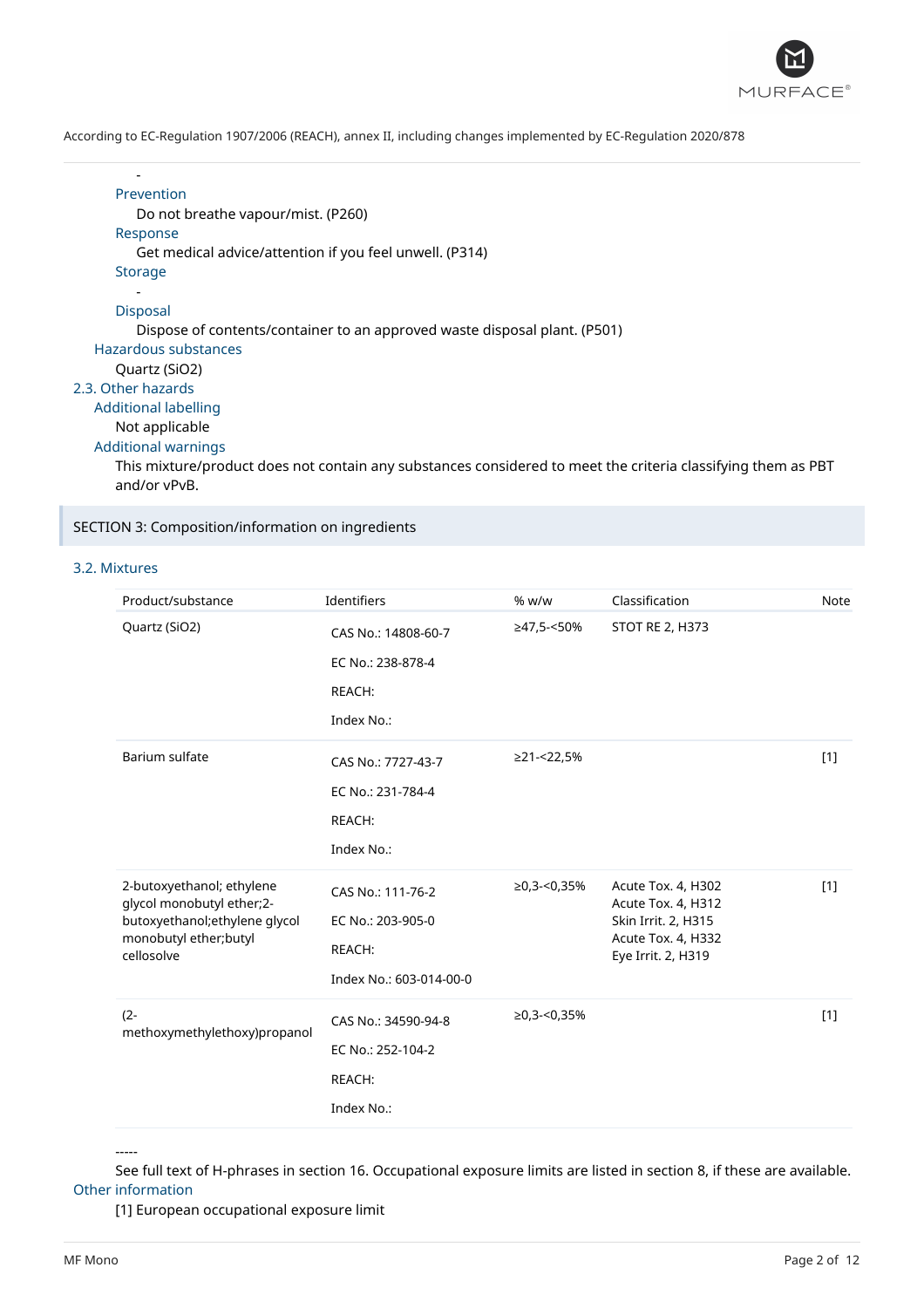

# SECTION 4: First aid measures

#### 4.1. Description of first aid measures

#### General information

In the case of accident: Contact a doctor or casualty department – take the label or this safety data sheet. Contact a doctor if in doubt about the injured person's condition or if the symptoms persist. Never give an unconscious person water or other drink.

#### Inhalation

Upon breathing difficulties or irritation of the respiratory tract: Bring the person into fresh air and stay with him/her.

#### Skin contact

Remove contaminated clothing and shoes immediately. Ensure to wash exposed skin thoroughly with water and soap. Skin cleanser can be used. DO NOT use solvents or thinners.

If skin irritation occurs: Get medical advice/attention.

# Eye contact

Upon irritation of the eye: Remove contact lenses and open eyes widely. Flush eyes with water or saline water(20- 30°C) for at least 5 minutes. Seek medical assistance and continue flushing during transport.

# Ingestion

Provide plenty of water for the person to drink and stay with him/her. In case of malaise, seek medical advice immediately and bring the safety data sheet or label from the product. Do not induce vomiting, unless recommended by the doctor. Have the victim lean forward with head down to avoid inhalation of- or choking on vomited material.

#### Burns

#### Not applicable

4.2. Most important symptoms and effects, both acute and delayed

#### No special

### 4.3. Indication of any immediate medical attention and special treatment needed

Call a POISON CENTER / doctor if you feel unwell.

# Information to medics

Bring this safety data sheet or the label from this product.

#### SECTION 5: Firefighting measures

#### 5.1. Extinguishing media

Suitable extinguishing media: Alcohol-resistant foam, carbon dioxide, powder, water mist.

Unsuitable extinguishing media: Waterjets should not be used, since they can spread the fire.

#### 5.2. Special hazards arising from the substance or mixture

Fire will result in dense smoke. Exposure to combustion products may harm your health. Closed containers, which are exposed to fire, should be cooled with water. Do not allow fire-extinguishing water to enter the sewage system and nearby surface waters.

# 5.3. Advice for firefighters

Wear self-contained breathing apparatus and protective clothing to prevent contact. Upon direct exposure contact The National Poisons Information Service (dial 111, 24 h service) in order to obtain further advice.

SECTION 6: Accidental release measures

# 6.1. Personal precautions, protective equipment and emergency procedures

#### Avoid direct contact with spilled substances.

# 6.2. Environmental precautions

Avoid discharge to lakes, streams, sewers, etc.

### 6.3. Methods and material for containment and cleaning up

Use sand, earth, vermiculite, diatomaceous earth to contain and collect non-combustible absorbent materials and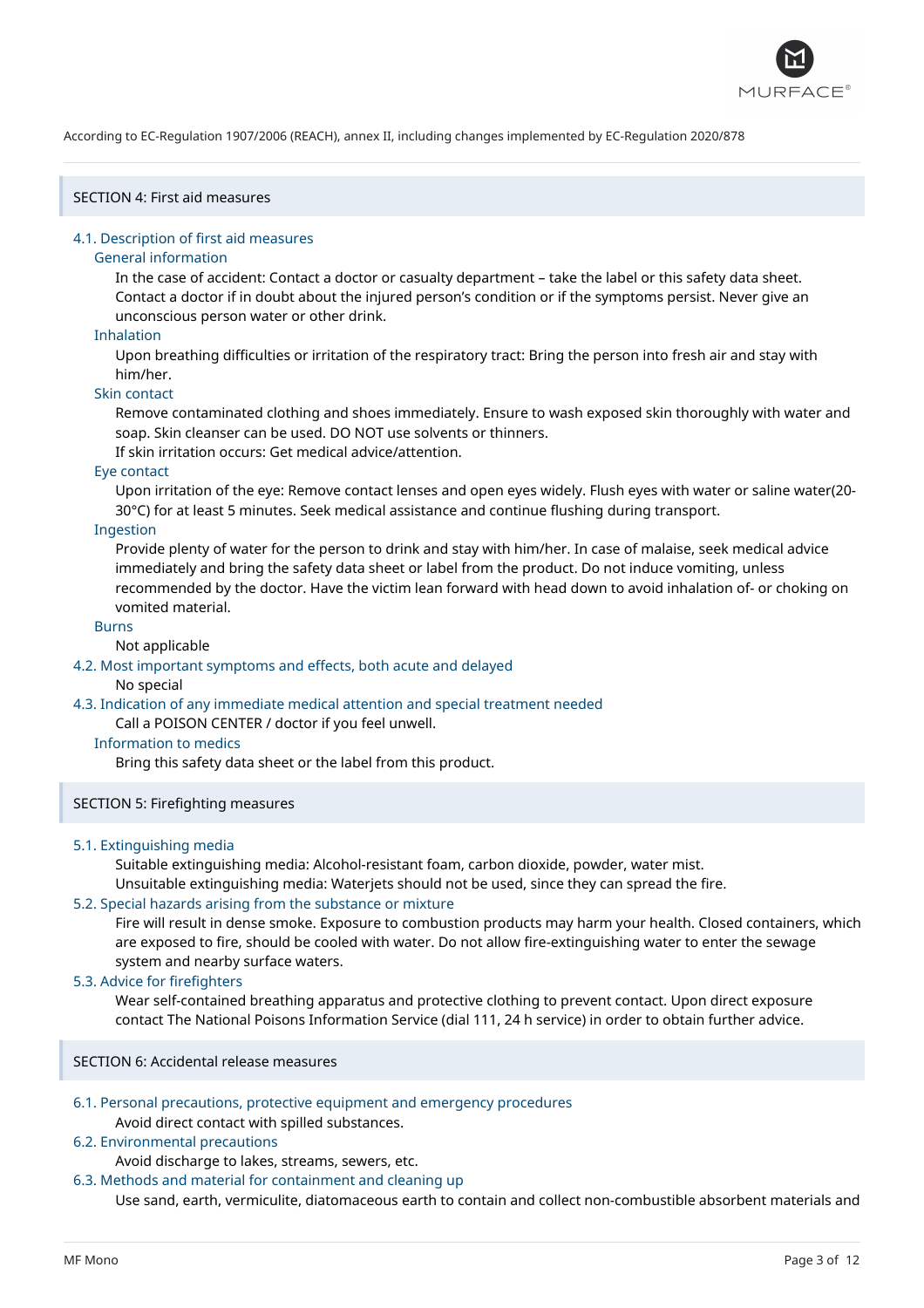

place in container for disposal, according to local regulations.

To the extent possible cleaning is performed with normal cleaning agents. Avoid use of solvents.

# 6.4. Reference to other sections

See section 13 on "Disposal considerations" in regard of handling of waste. See section 8 "Exposure controls/personal protection" for protective measures.

SECTION 7: Handling and storage

# 7.1. Precautions for safe handling

Avoid direct contact with the product.

Smoking, drinking and consumption of food is not allowed in the work area.

See section 8 "Exposure controls/personal protection" for information on personal protection.

# 7.2. Conditions for safe storage, including any incompatibilities

Containers that have been opened must be carefully resealed and kept upright to prevent leakage.

# Recommended storage material

Keep only in original packaging.

### Storage temperature

Room temperature 18 to 23°C (Storage on stock, 3 to 8°C)

# Incompatible materials

Strong acids, strong bases, strong oxidizing agents, and strong reducing agents.

# 7.3. Specific end use(s)

This product should only be used for applications quoted in section 1.2

# SECTION 8: Exposure controls/personal protection

# 8.1. Control parameters

 $\overline{a}$ 

 $\overline{a}$ 

 $\overline{a}$ 

Quartz (SiO2)

Long term exposure limit (8 hours) (mg/m<sup>3</sup>): 0,1 (respirable fraction)

Annotations:

Carc = Capable of causing cancer and/or heritable genetic damage.

 $\overline{a}$ Barium sulfate

Long term exposure limit (8 hours) (mg/m<sup>3</sup>): 10(inhalable)/4(respirable)

2-butoxyethanol; ethylene glycol monobutyl ether;2-butoxyethanol;ethylene glycol monobutyl ether;butyl cellosolve

Long term exposure limit (8 hours) (ppm): 25

Long term exposure limit (8 hours) (mg/m<sup>3</sup>): 123

Short term exposure limit (15 minutes) (ppm): 50

Short term exposure limit (15 minutes) (mq/m<sup>3</sup>): 246

Annotations:

BMVG = Biological Monitoring Guidance Value exists

Sk = Can be absorbed through the skin and lead to systemic toxicity.

(2-methoxymethylethoxy)propanol

Long term exposure limit (8 hours) (ppm): 50

Long term exposure limit (8 hours) (mg/m<sup>3</sup>): 308

Annotations:

Sk = Can be absorbed through the skin and lead to systemic toxicity.

The Control of Substances Hazardous to Health Regulations 2002. SI 2002/2677 The Stationery Office 2002. EH40/2005 Workplace exposure limits (Fourth Edition 2020).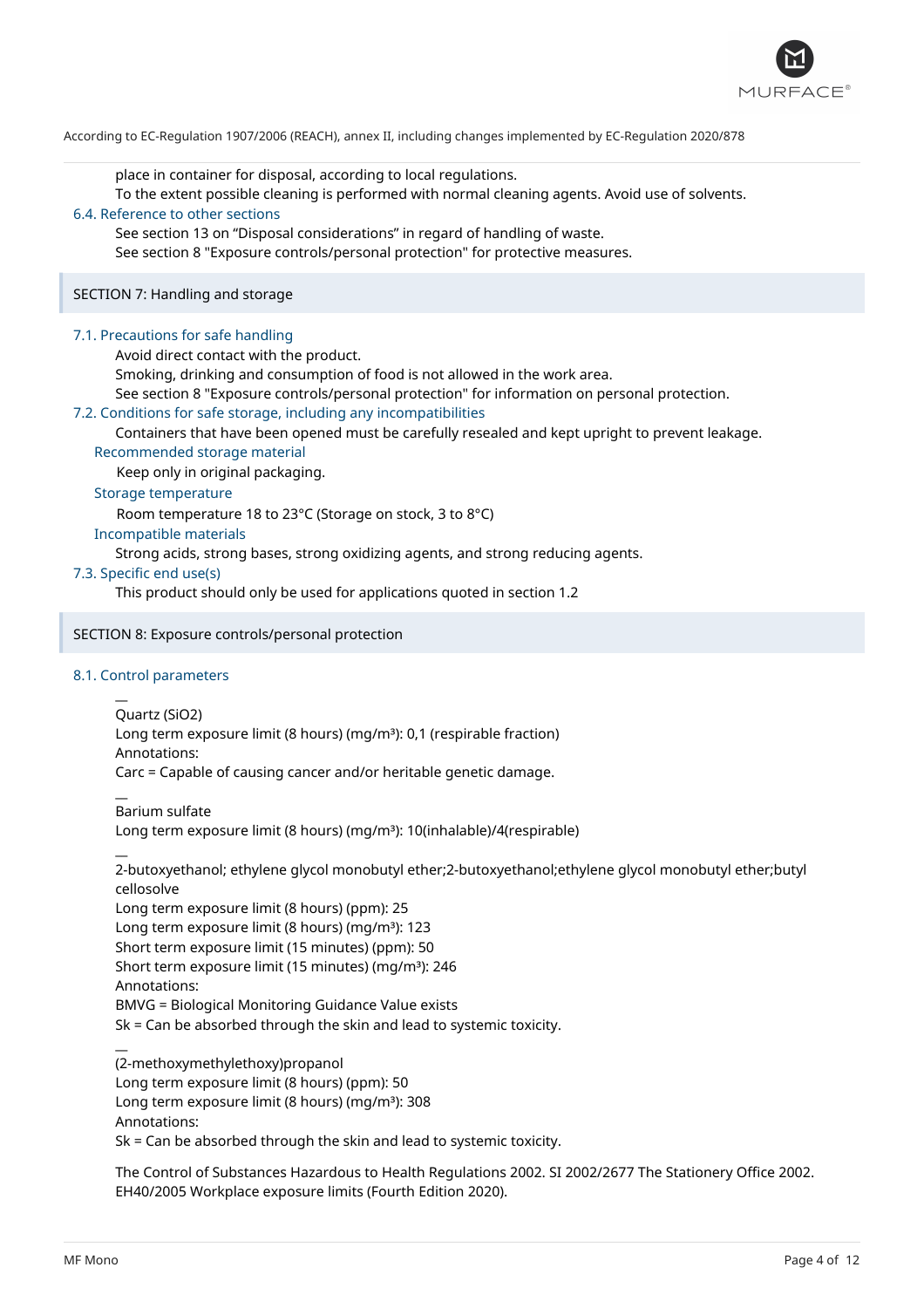

#### DNEL

Product/substance 2-butoxyethanol; ethylene glycol monobutyl ether;2-butoxyethanol;ethylene glycol monobutyl ether;butyl cellosolve

# DNEL

Route of exposure Duration

#### PNEC

No data available

# 8.2. Exposure controls

Compliance with the given occupational exposure limits values should be controlled on a regular basis. General recommendations

Smoking, drinking and consumption of food is not allowed in the work area.

# Exposure scenarios

There are no exposure scenarios implemented for this product.

# Exposure limits

Professional users are subjected to the legally set maximum concentrations for occupational exposure. See occupational hygiene limit values above.

### Appropriate technical measures

The formation of vapours must be kept at a minimum and below current limit values (see above). Installation of a local exhaust system if normal air flow in the work room is not sufficient is recommended. Ensure emergency eyewash and -showers are clearly marked.

#### Hygiene measures

In between use of the product and at the end of the working day all exposed areas of the body must be washed thoroughly. Always wash hands, forearms and face.

# Measures to avoid environmental exposure

Keep damming materials near the workplace. If possible, collect spillage during work.

Individual protection measures, such as personal protective equipment

#### **Generally**

Use only CE marked protective equipment. No specific requirements

# Respiratory Equipment

| Type                                 | Class | Colour | Standards |
|--------------------------------------|-------|--------|-----------|
| No special when used as<br>intended. |       |        |           |

#### Skin protection

| Recommended                                 | Type/Category | Standards |           |
|---------------------------------------------|---------------|-----------|-----------|
| Dedicated work clothing -<br>should be worn |               | $\sim$    | <b>ID</b> |

#### Hand protection

| Material  | Glove thickness<br>(mm)  | Breakthrough time<br>(min.) | Standards                       |              |
|-----------|--------------------------|-----------------------------|---------------------------------|--------------|
| Vinyl/PVC | $\overline{\phantom{a}}$ | > 480                       | EN374-3, EN388,<br><b>EN511</b> | $\mathbb{M}$ |

#### Eye protection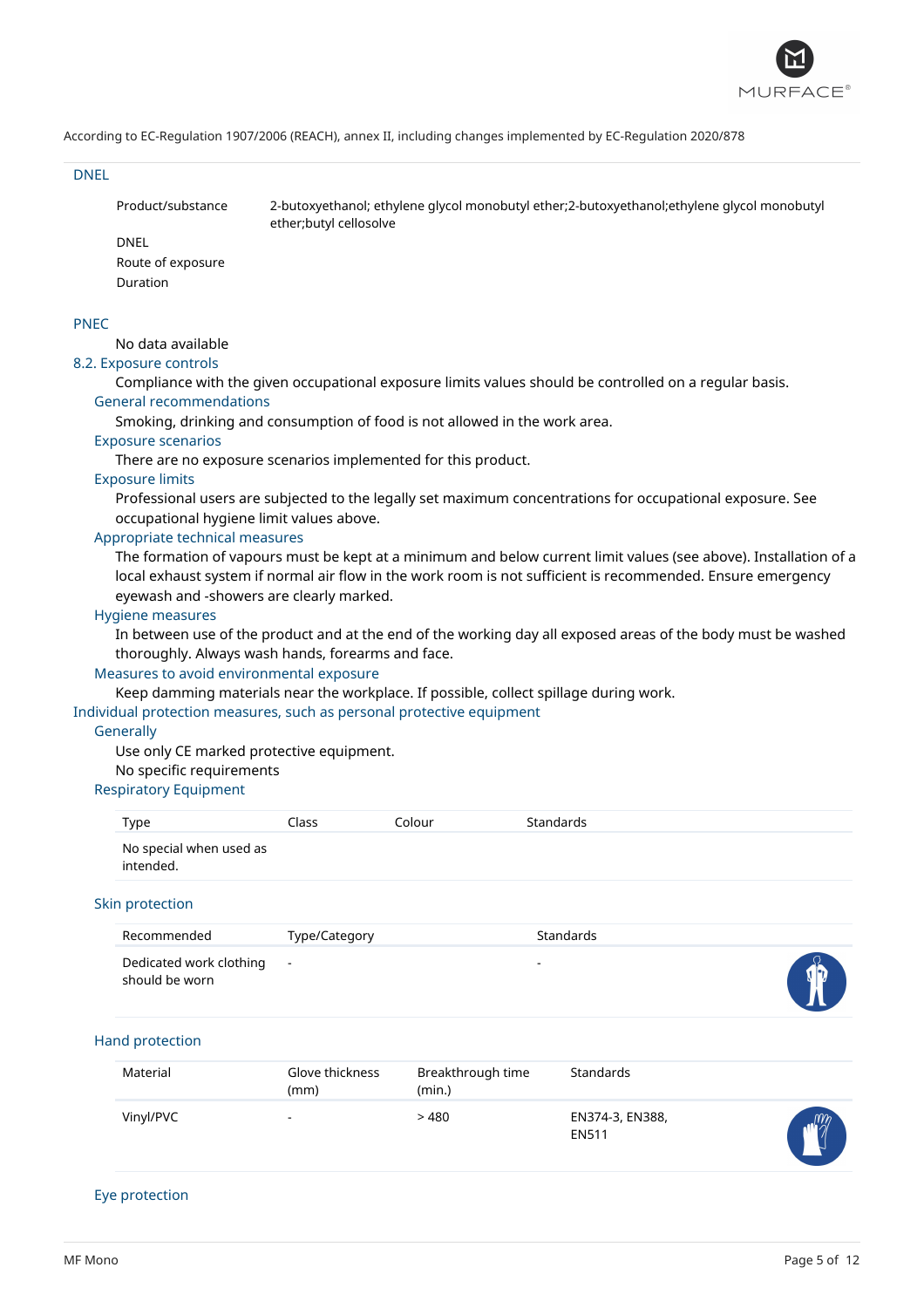

| Type                                 | Standards |  |
|--------------------------------------|-----------|--|
| Safety glasses with side<br>shields. | EN166     |  |

#### SECTION 9: Physical and chemical properties

```
9.1. Information on basic physical and chemical properties
   Physical state
      Paste
   Colour
      White
   Odour / Odour threshold
      Characteristic
   pH
      8,5
   Density (g/cm<sup>3</sup>)
      1.8
   Kinematic viscosity
      Testing not relevant or not possible due to nature of the product.
   Particle characteristics
      Testing not relevant or not possible due to nature of the product.
Phase changes
   Melting point/Freezing point (°C)
      Testing not relevant or not possible due to nature of the product.
   Boiling point (°C)
      100 °C
   Vapour pressure
      Testing not relevant or not possible due to nature of the product.
   Relative vapour density
      Testing not relevant or not possible due to nature of the product.
   Decomposition temperature (°C)
      Testing not relevant or not possible due to nature of the product.
Data on fire and explosion hazards
   Flash point (°C)
      80 °C
  Ignition (°C)
      Testing not relevant or not possible due to nature of the product.
   Auto flammability (°C)
      Testing not relevant or not possible due to nature of the product.
   Lower and upper explosion limit (% v/v)
      Testing not relevant or not possible due to nature of the product.
Solubility
   Solubility in water
      Testing not relevant or not possible due to nature of the product.
   n-octanol/water coefficient
      Testing not relevant or not possible due to nature of the product.
   Solubility in fat (g/L)
      Testing not relevant or not possible due to nature of the product.
9.2. Other information
   Other physical and chemical parameters
      No data available
```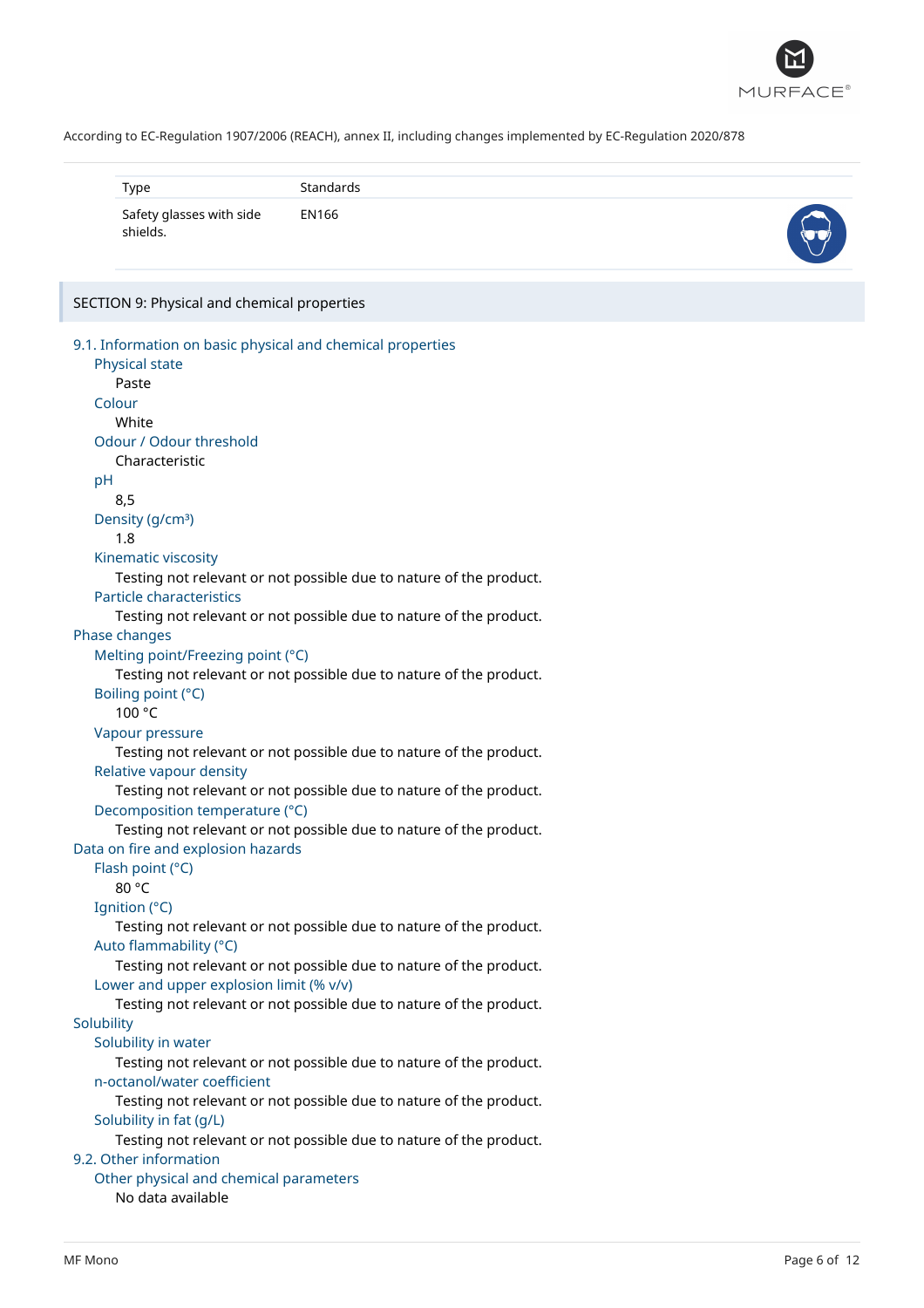

SECTION 10: Stability and reactivity

#### 10.1. Reactivity

No data available

# 10.2. Chemical stability

The product is stable under the conditions, noted in section 7 "Handling and storage".

- 10.3. Possibility of hazardous reactions
	- No special
- 10.4. Conditions to avoid

No special

# 10.5. Incompatible materials

Strong acids, strong bases, strong oxidizing agents, and strong reducing agents.

10.6. Hazardous decomposition products

The product is not degraded when used as specified in section 1.

### SECTION 11: Toxicological information

# 11.1. Information on hazard classes as defined in Regulation (EC) No 1272/2008

# Acute toxicity

| Product/substance<br>Test method | Barium sulfate                                                                                                       |
|----------------------------------|----------------------------------------------------------------------------------------------------------------------|
| Species                          | Rat                                                                                                                  |
| Route of exposure                | Oral                                                                                                                 |
| Test                             | LD50                                                                                                                 |
| Result                           | >3000 mg/kg                                                                                                          |
| Other information                |                                                                                                                      |
| Product/substance                | 2-butoxyethanol; ethylene glycol monobutyl ether;2-butoxyethanol;ethylene glycol monobutyl<br>ether;butyl cellosolve |
| Test method                      | <b>OECD 401</b>                                                                                                      |
| Species                          | Rat                                                                                                                  |
| Route of exposure                | Inhalation                                                                                                           |
| Test                             | $LC50$ (gas)                                                                                                         |
| Result                           | 2,2 mg/L                                                                                                             |
| Other information                |                                                                                                                      |
|                                  |                                                                                                                      |
| Product/substance                | 2-butoxyethanol; ethylene glycol monobutyl ether;2-butoxyethanol;ethylene glycol monobutyl<br>ether;butyl cellosolve |
| Test method                      |                                                                                                                      |
| Species                          | Rabbit                                                                                                               |
| Route of exposure                | Dermal                                                                                                               |
| Test                             | LD50                                                                                                                 |
| Result                           | 405 mg/kg                                                                                                            |
| Other information                |                                                                                                                      |
| Product/substance                | 2-butoxyethanol; ethylene glycol monobutyl ether;2-butoxyethanol;ethylene glycol monobutyl<br>ether;butyl cellosolve |
| Test method                      |                                                                                                                      |
| Species                          | Rat                                                                                                                  |
| Route of exposure                | Oral                                                                                                                 |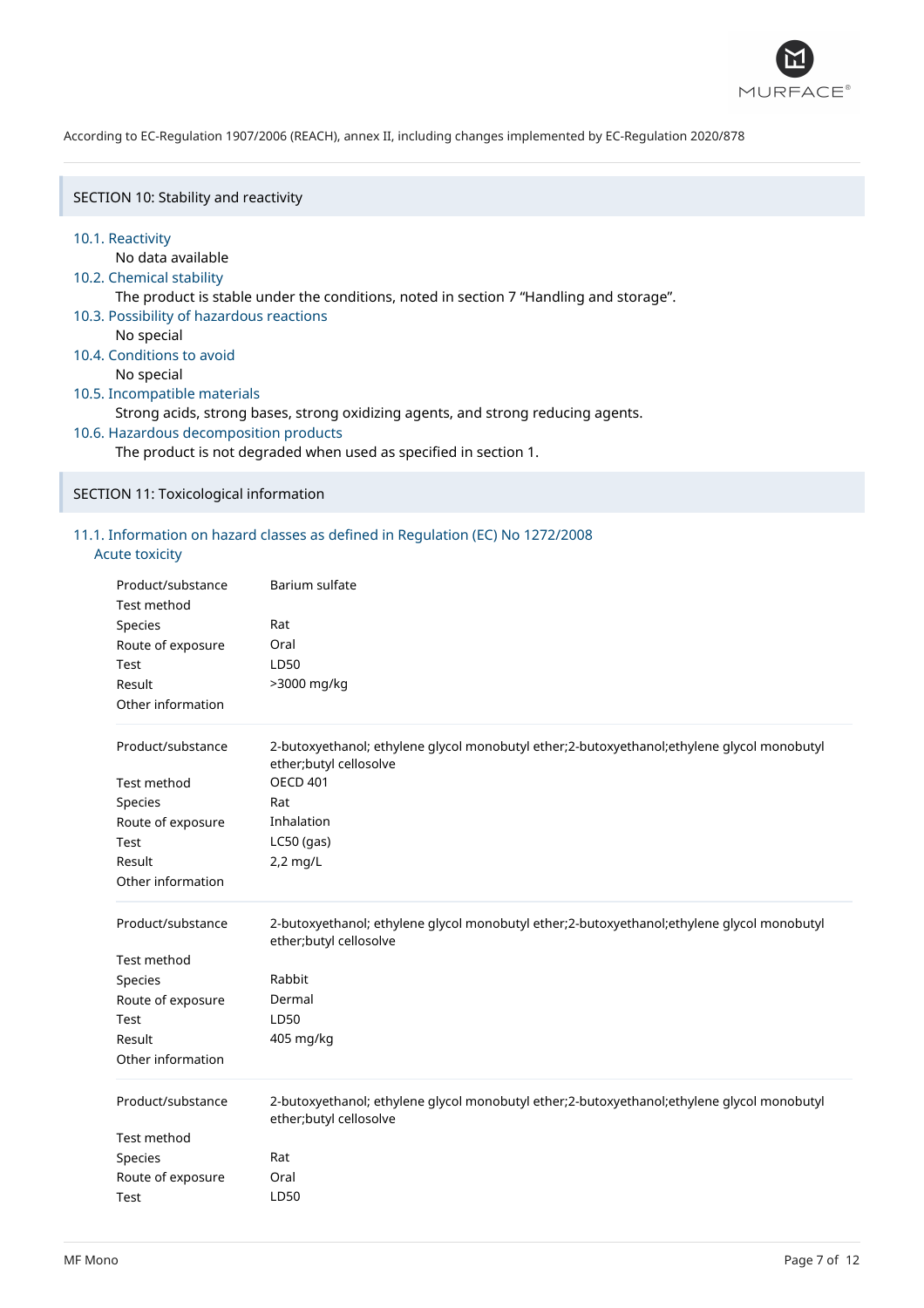

| Result<br>Other information                                                                 | 615 mg/kg                                                         |  |  |
|---------------------------------------------------------------------------------------------|-------------------------------------------------------------------|--|--|
| Product/substance<br><b>Test method</b>                                                     | (2-methoxymethylethoxy)propanol                                   |  |  |
| Species                                                                                     | Rabbit                                                            |  |  |
| Route of exposure                                                                           | Dermal                                                            |  |  |
| Test                                                                                        | LD50                                                              |  |  |
| Result                                                                                      | 13000 mg/kg                                                       |  |  |
| Other information                                                                           |                                                                   |  |  |
| Product/substance<br>Test method                                                            | (2-methoxymethylethoxy)propanol                                   |  |  |
| Species                                                                                     | Rat                                                               |  |  |
| Route of exposure                                                                           | Oral                                                              |  |  |
| Test                                                                                        | LD50                                                              |  |  |
| Result                                                                                      | 5300 mg/kg                                                        |  |  |
| Other information                                                                           |                                                                   |  |  |
| Product/substance<br><b>Test method</b>                                                     | (2-methoxymethylethoxy)propanol                                   |  |  |
| Species                                                                                     | Rat                                                               |  |  |
| Route of exposure                                                                           | Inhalation                                                        |  |  |
| Test                                                                                        | LC50                                                              |  |  |
| Result                                                                                      | 54,6 mg/L                                                         |  |  |
| Other information                                                                           |                                                                   |  |  |
| Skin corrosion/irritation<br>Serious eye damage/irritation                                  | Based on available data, the classification criteria are not met. |  |  |
| Product/substance<br>Test method<br>Species                                                 | Barium sulfate                                                    |  |  |
| Duration                                                                                    |                                                                   |  |  |
| Result<br>Other information                                                                 | Adverse effect observed (Causes serious eye damage)               |  |  |
| Respiratory sensitisation                                                                   | Based on available data, the classification criteria are not met. |  |  |
| Skin sensitisation                                                                          | Based on available data, the classification criteria are not met. |  |  |
| Germ cell mutagenicity                                                                      | Based on available data, the classification criteria are not met. |  |  |
| Carcinogenicity                                                                             |                                                                   |  |  |
|                                                                                             | Based on available data, the classification criteria are not met. |  |  |
| Reproductive toxicity                                                                       | Based on available data, the classification criteria are not met. |  |  |
| STOT-single exposure                                                                        |                                                                   |  |  |
|                                                                                             |                                                                   |  |  |
| Based on available data, the classification criteria are not met.<br>STOT-repeated exposure |                                                                   |  |  |
| May cause damage to organs through prolonged or repeated exposure.                          |                                                                   |  |  |
| <b>Aspiration hazard</b>                                                                    |                                                                   |  |  |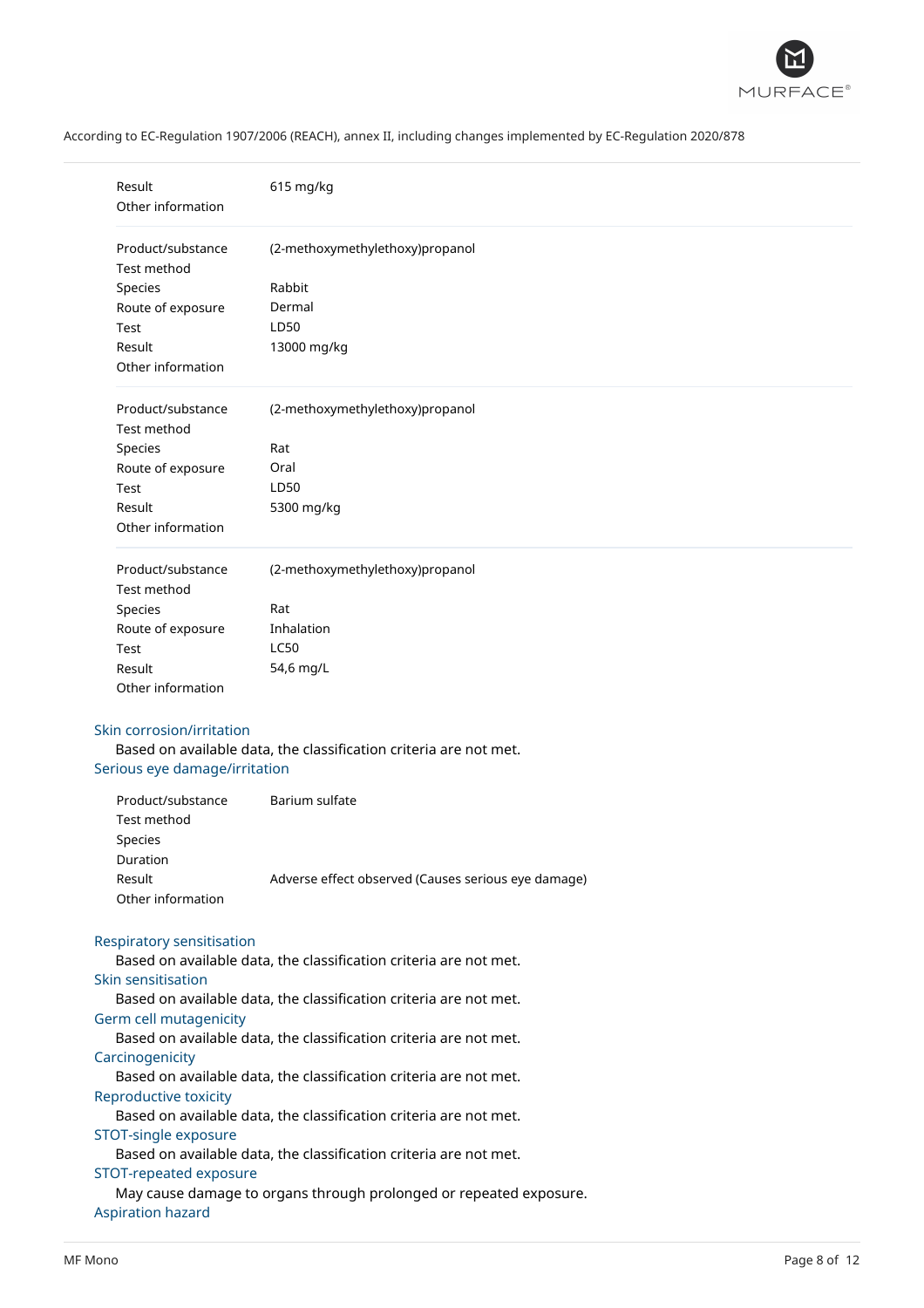

Based on available data, the classification criteria are not met.

11.2. Information on other hazards Long term effects No special Endocrine disrupting properties No special Other information

Quartz (SiO2) has been classified by IARC as a group 1 carcinogen. 2-butoxyethanol; ethylene glycol monobutyl ether;2-butoxyethanol;ethylene glycol monobutyl ether;butyl cellosolve has been classified by IARC as a group 3 carcinogen.

# SECTION 12: Ecological information

# 12.1. Toxicity

| Product/substance | 2-butoxyethanol; ethylene glycol monobutyl ether;2-butoxyethanol;ethylene glycol monobutyl<br>ether;butyl cellosolve |
|-------------------|----------------------------------------------------------------------------------------------------------------------|
| Test method       |                                                                                                                      |
| <b>Species</b>    | Crustacean                                                                                                           |
| Compartment       |                                                                                                                      |
| Duration          | 48 hours                                                                                                             |
| Test              | <b>EC50</b>                                                                                                          |
| Result            | 1550 mg/L                                                                                                            |
| Other information |                                                                                                                      |
| Product/substance | 2-butoxyethanol; ethylene glycol monobutyl ether;2-butoxyethanol;ethylene glycol monobutyl<br>ether;butyl cellosolve |
| Test method       |                                                                                                                      |
| Species           | Fish                                                                                                                 |
| Compartment       |                                                                                                                      |
| Duration          | 96 hours                                                                                                             |
| Test              | <b>LC50</b>                                                                                                          |
| Result            | 1474 mg/L                                                                                                            |
| Other information |                                                                                                                      |
| Product/substance | 2-butoxyethanol; ethylene glycol monobutyl ether;2-butoxyethanol;ethylene glycol monobutyl<br>ether;butyl cellosolve |
| Test method       |                                                                                                                      |
| <b>Species</b>    | Algae                                                                                                                |
| Compartment       |                                                                                                                      |
| Duration          | 72 hours                                                                                                             |
| Test              | <b>EC50</b>                                                                                                          |
| Result            | 1840 mg/L                                                                                                            |
| Other information |                                                                                                                      |

### 12.2. Persistence and degradability

| Product/substance | 2-butoxyethanol; ethylene glycol monobutyl ether; 2-butoxyethanol; ethylene glycol monobutyl<br>ether; butyl cellosolve |
|-------------------|-------------------------------------------------------------------------------------------------------------------------|
| Biodegradable     | Yes                                                                                                                     |
| Test method       |                                                                                                                         |
| Result            |                                                                                                                         |

# 12.3. Bioaccumulative potential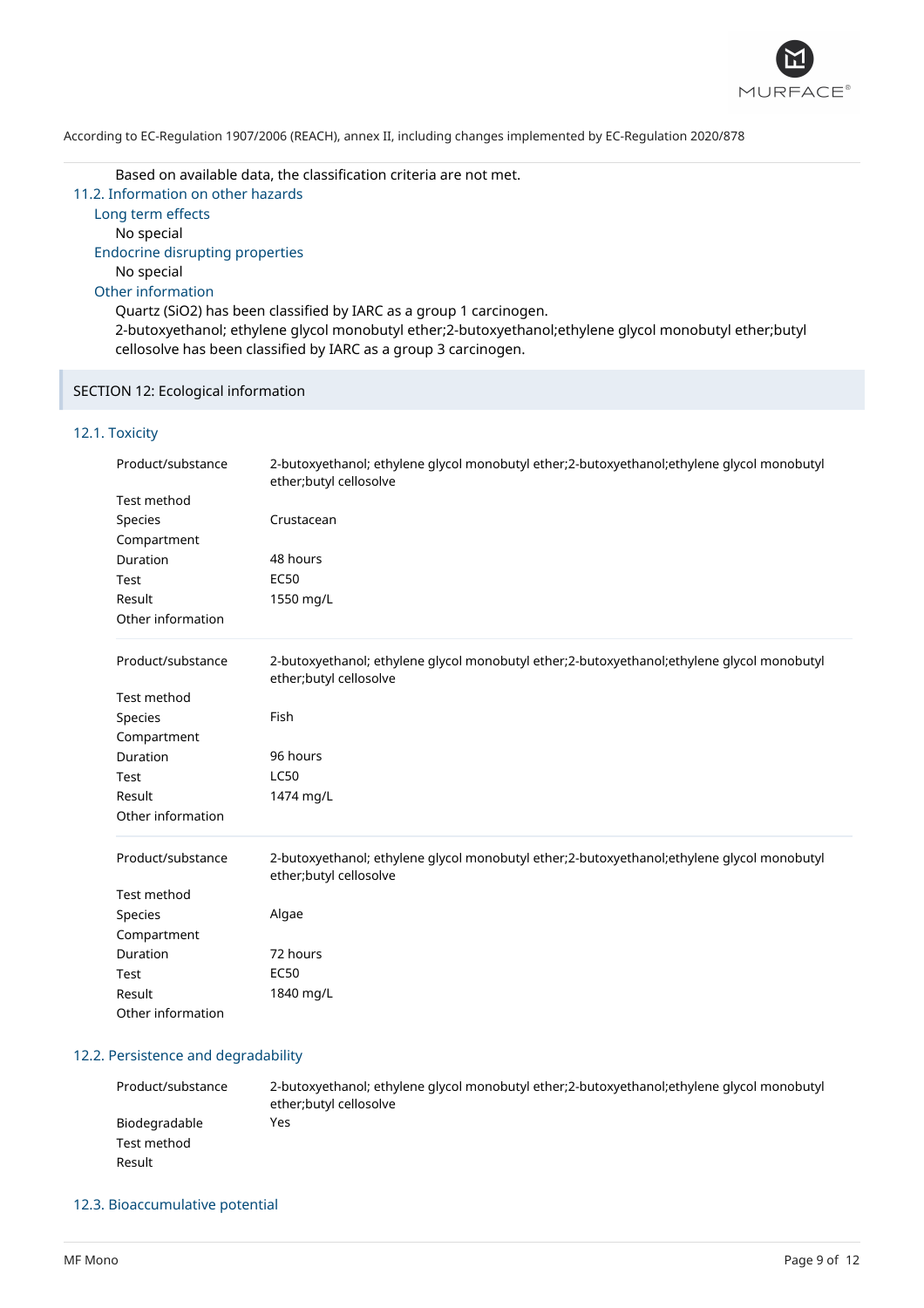

| Product/substance | 2-butoxyethanol; ethylene glycol monobutyl ether;2-butoxyethanol;ethylene glycol monobutyl<br>ether; butyl cellosolve |
|-------------------|-----------------------------------------------------------------------------------------------------------------------|
| Test method       |                                                                                                                       |
| Potential         | Yes                                                                                                                   |
| bioaccumulation   |                                                                                                                       |
| LogPow            | No data available                                                                                                     |
| <b>BCF</b>        | 0,81                                                                                                                  |
| Other information |                                                                                                                       |

#### 12.4. Mobility in soil

No data available

# 12.5. Results of PBT and vPvB assessment

This mixture/product does not contain any substances considered to meet the criteria classifying them as PBT and/or vPvB.

#### 12.6. Endocrine disrupting properties

No special

#### 12.7. Other adverse effects

No special

SECTION 13: Disposal considerations

#### 13.1. Waste treatment methods

Product is covered by the regulations on hazardous waste. HP 5 - Specific Target Organ Toxicity (STOT)/Aspiration Toxicity Dispose of contents/container to an approved waste disposal plant. Regulation (EU) No 1357/2014 of 18 December 2014 on waste.

#### EWC code

Not applicable Specific labelling

#### Not applicable

#### Contaminated packing

Packaging containing residues of the product must be disposed of similarly to the product.

#### SECTION 14: Transport information

14.1. - 14.4. Not dangerous goods according to ADR, IATA and IMDG. ADR/RID Not applicable IMDG Not applicable MARINE POLLUTANT No IATA Not applicable 14.5. Environmental hazards Not applicable 14.6. Special precautions for user Not applicable 14.7. Maritime transport in bulk according to IMO instruments No data available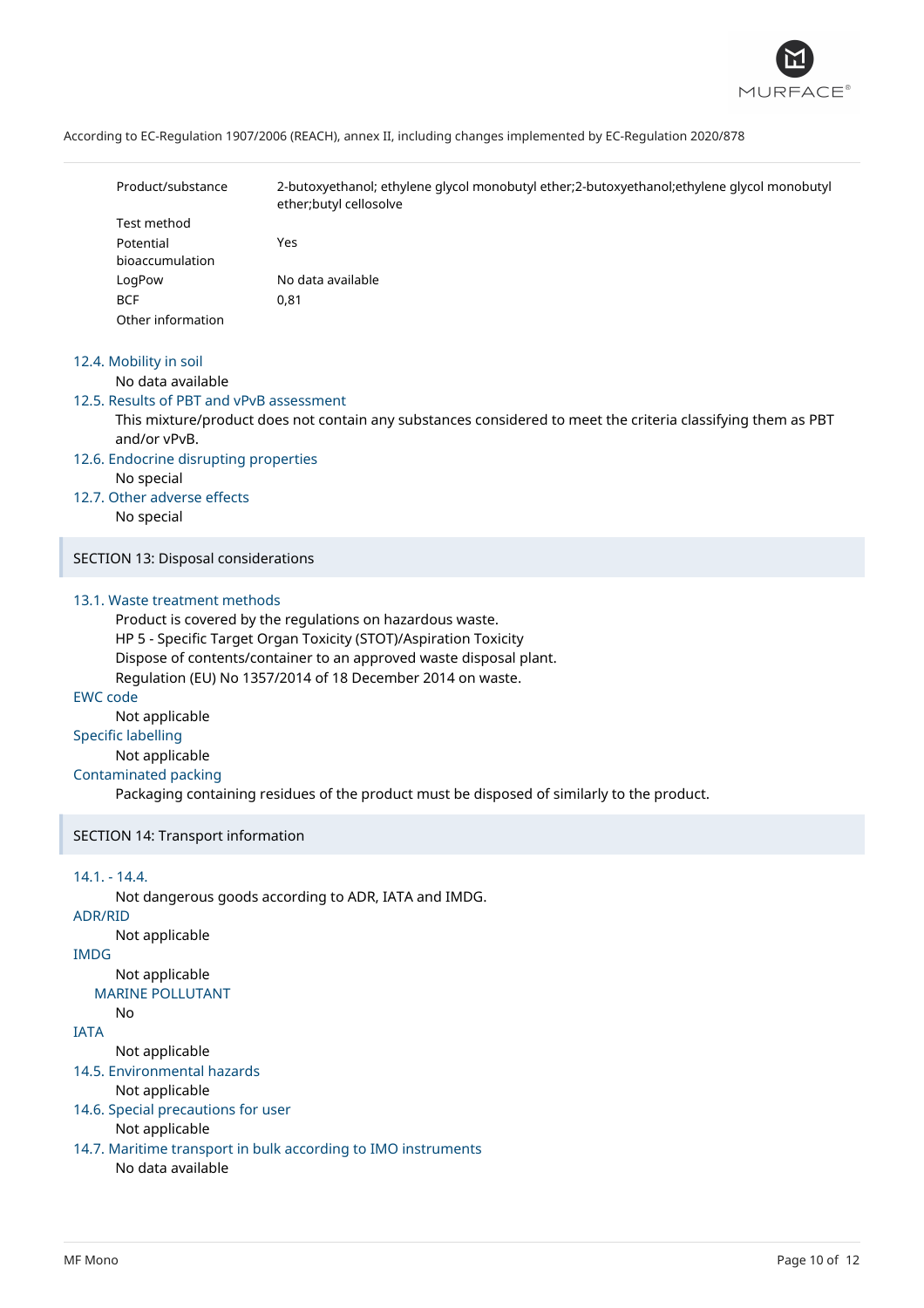

SECTION 15: Regulatory information

# 15.1. Safety, health and environmental regulations/legislation specific for the substance or mixture

#### Restrictions for application

Restricted to professional users.

People under the age of 18 shall not be exposed to this product.

Pregnant women and women breastfeeding must not be exposed to this product. The risk, and possible technical precautions or design of the workplace needed to eliminate exposure, must be considered.

Demands for specific education

# No specific requirements

SEVESO - Categories / dangerous substances

Not applicable

Additional information

Not applicable

# Sources

The Management of Health and Safety at Work Regulations 1999 The Health and Safety at Work etc. Act 1974 Regulations 2013. Regulation (EU) No 1357/2014 of 18 December 2014 on waste. CLP Regulation (EC) No 1272/2008, as retained and amended in UK law. EC-Regulation 1907/2006 (REACH), as amended by UK REACH Regulations SI 2019/758

15.2. Chemical safety assessment

No

SECTION 16: Other information

#### Full text of H-phrases as mentioned in section 3

H302, Harmful if swallowed.

H312, Harmful in contact with skin.

H315, Causes skin irritation.

H319, Causes serious eye irritation.

H332, Harmful if inhaled.

H373, May cause damage to organs through prolonged or repeated exposure.

### Abbreviations and acronyms

ADN = European Provisions concerning the International Carriage of Dangerous Goods by Inland Waterway

ADR = The European Agreement concerning the International Carriage of Dangerous Goods by Road

- ATE = Acute Toxicity Estimate
- BCF = Bioconcentration Factor

CAS = Chemical Abstracts Service

CE = Conformité Européenne

CLP = Classification, Labelling and Packaging Regulation [Regulation (EC) No. 1272/2008]

- CSA = Chemical Safety Assessment
- CSR = Chemical Safety Report

DMEL = Derived Minimal Effect Level

DNEL = Derived No Effect Level

EINECS = European Inventory of Existing Commercial chemical Substances

ES = Exposure Scenario

EUH statement = CLP-specific Hazard statement

EWC = European Waste Catalogue

GHS = Globally Harmonized System of Classification and Labelling of Chemicals

IARC = International Agency for Research on Cancer (IARC)

IATA = International Air Transport Association

IBC = Intermediate Bulk Container